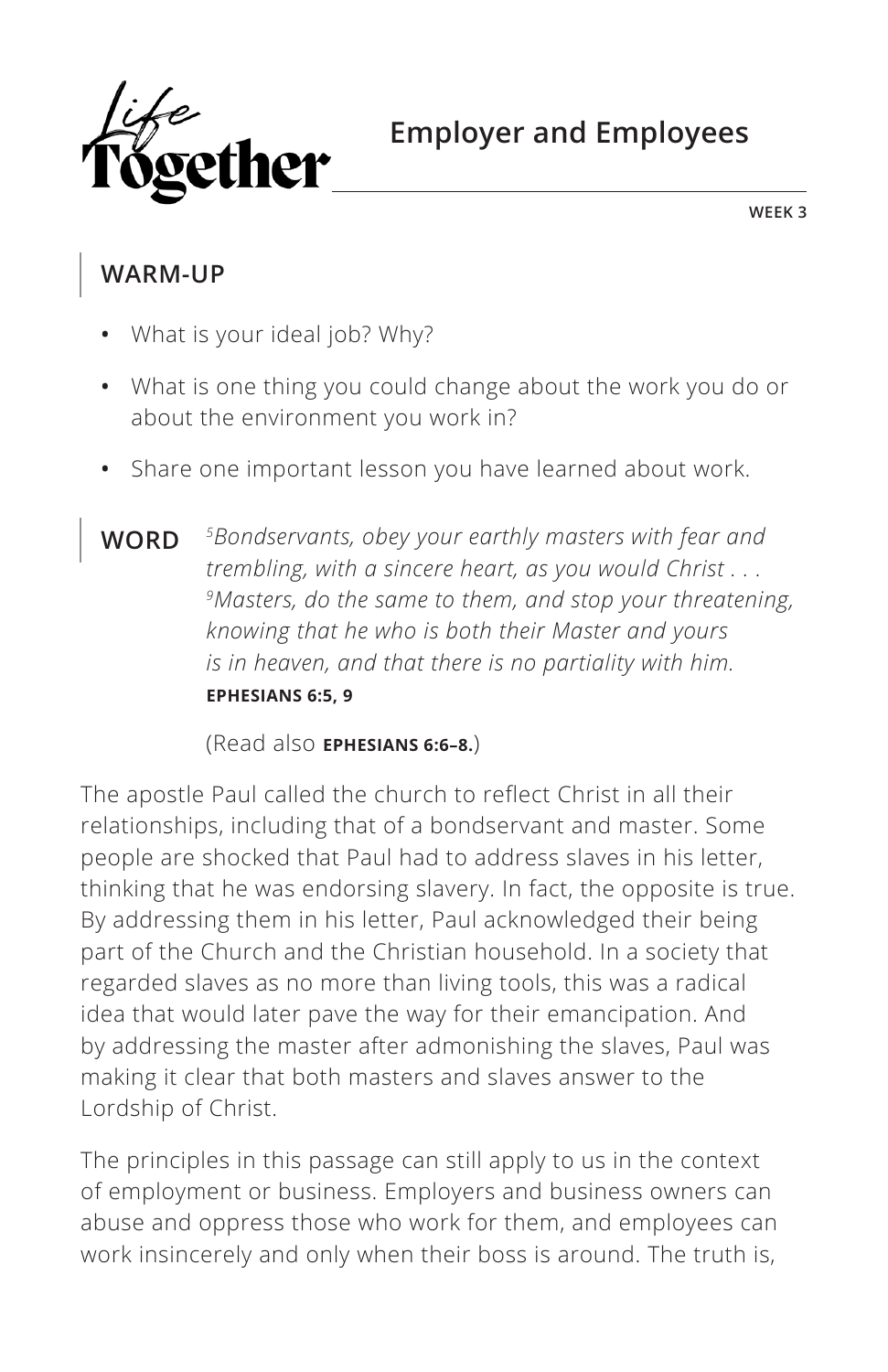if we are followers of Christ, even when our situations are far from ideal, we can still represent Christ. By God's grace, we can honor Him through our thoughts, speech, and life.

#### **1 We are to submit to one another out of reverence for Christ.**

*. . . submitting to one another out of reverence for Christ. ^***EPHESIANS 5:21**

In a society where offense, greed, and power-tripping are normal, *submitting to one another out of reverence for Christ* sounds unrealistic and out of this world. What is the limit of this submission? Where do we draw the line? Why would we even do this in the first place? Contrary to everything we think and feel instinctively, the Bible commands us to live in love, unity, and humility. This was exemplified by Christ Himself. What do you think mutual submission looks like at work or in the marketplace? How can this draw people to Christ?

# **2 We are to work as servants of Jesus.**

*5Bondservants, obey your earthly masters with fear and trembling, with a sincere heart, as you would Christ, 6not by the way of eyeservice, as people-pleasers, but as bondservants of Christ, doing the will of God from the heart, 7rendering service with a good will as to the Lord and not to man, 8knowing that whatever good anyone does, this he will receive back from the Lord, whether he is a bondservant or is free. ^***EPHESIANS 6:5–8**

How differently do you think an employee would work when the boss is around or if there's a significant bonus attached to the task at hand? Our natural tendency is to please those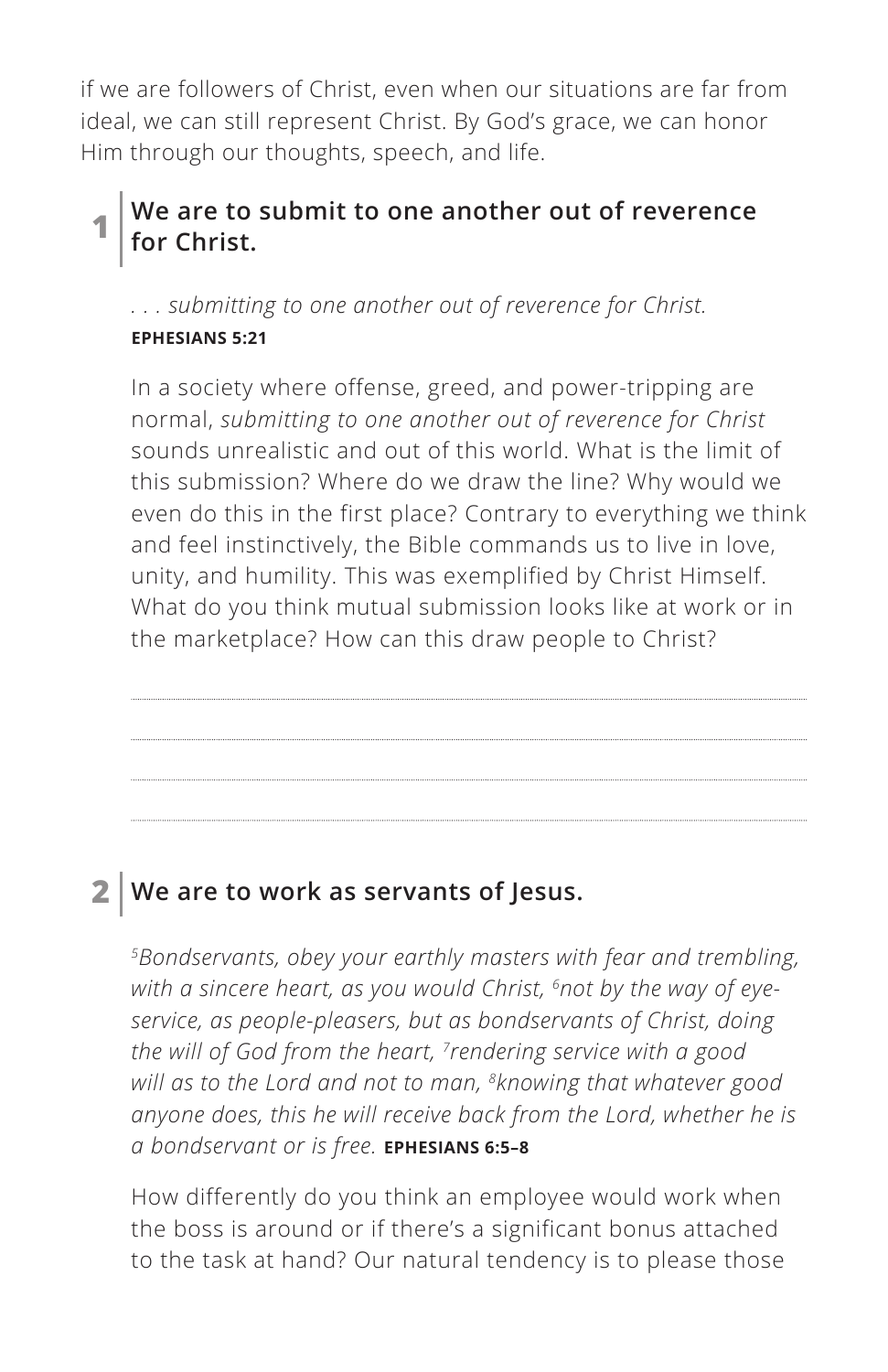we are serving. However, in this passage, Paul introduced a radical idea. What if we worked for Jesus? What if He were watching us? What if He were to reward us? If we are followers of Christ, He is both our master and rewarder. We are to work and serve as His servants. Why should we live to please God, not fellow humans?

## **3 We are to lead as servants of Jesus.**

*Masters, do the same to them, and stop your threatening, knowing that he who is both their Master and yours is in heaven, and that there is no partiality with him. ^***EPHESIANS 6:9**

Employers hold power over those who work for them. They hold the paycheck and the ability to hire and fire. But even slave masters who followed Christ were admonished to lead as servants of Christ—not threatening their slaves or abusing their power. Employers can take a more humble approach when they recognize they are accountable to God, who is sovereign over the lives of both employers and employees, who sees everyone's heart and hard work, and who is not partial or plays favorites. When Paul wrote that masters are to *do the same to them*, what did he mean (Ephesians 6:5–8)?